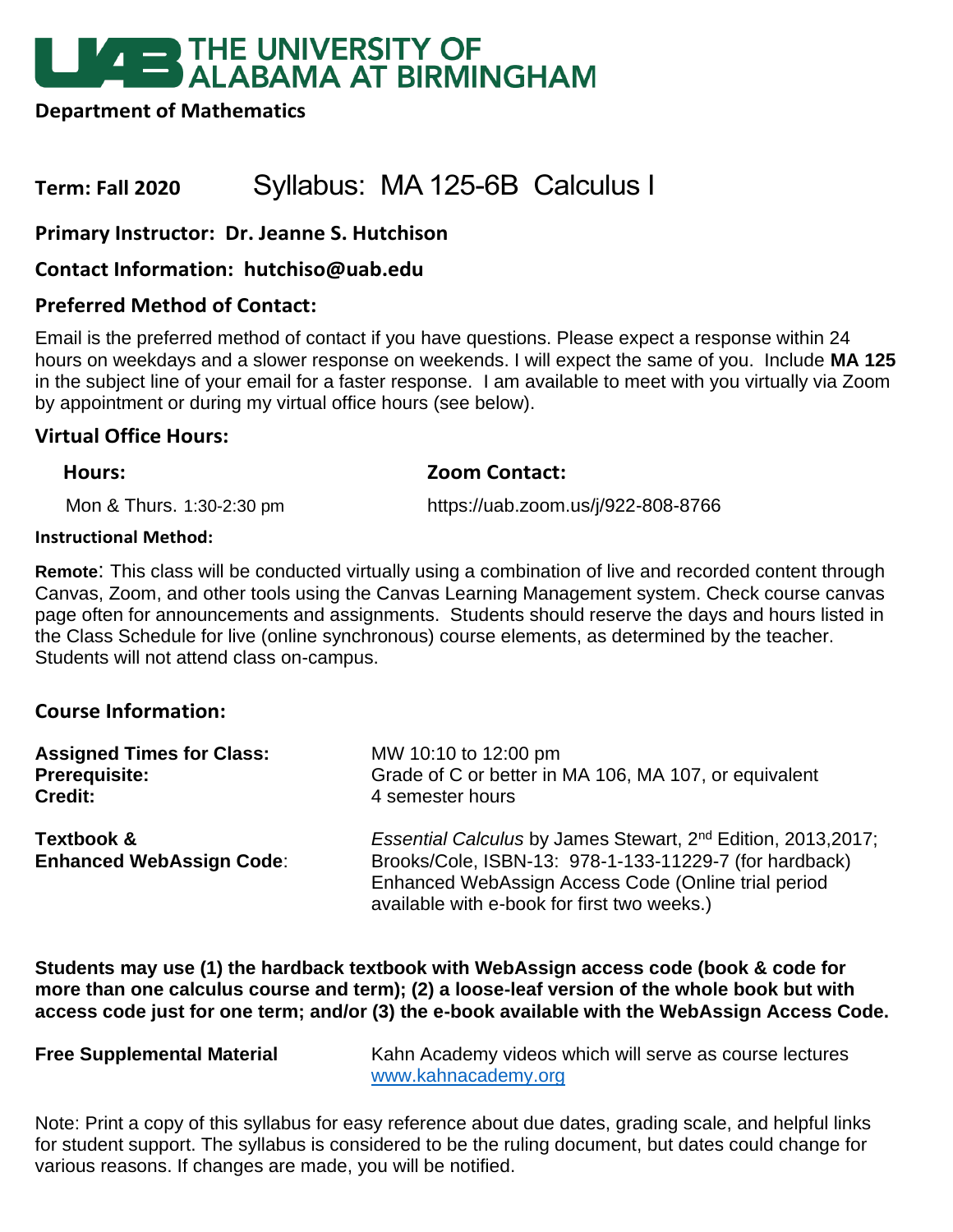| <b>MA 125-6B</b>                             | <b>Class Calendar</b><br><b>Fall, 2020</b>                         |  |  |  |
|----------------------------------------------|--------------------------------------------------------------------|--|--|--|
| <b>Start Date of Term</b>                    | Monday, August 24                                                  |  |  |  |
| <b>Last Date to Add</b>                      | Monday, August 31                                                  |  |  |  |
| Last Day to Drop without paying full tuition | Monday, August 31                                                  |  |  |  |
| <b>Labor Day Holiday</b>                     | <b>Monday, September 7</b>                                         |  |  |  |
| Last Date to Withdraw/Last Day of Classes    | Friday, December 4                                                 |  |  |  |
| <b>Major Exams/Text Sections Covered</b>     | <b>Test 1: Near Monday, Sept. 21 (1.1-1.6, 2.1-2.4)</b>            |  |  |  |
| (Dates and Sections are tentative)           | Test 2: Near Wed., Oct. 14 (2.5, 2.8, 3.1-3.7)                     |  |  |  |
| (Exams are during scheduled class times)     | <b>Test 3: Near Wednesday Nov. 4 (3.7, 4.1-4.5)</b>                |  |  |  |
|                                              | <b>Test 4: Near Wednesday, Nov. 19 (3.6, 5.1-5.3)</b><br>or later. |  |  |  |

**Final Exam: Wednesday, December 9, 1:30 - 4 PM**

**Grades Available Online Wednesday, December 11**

# **Course Policies**

- Please make sure that you are able to receive e-mail through your Blazer-ID account. Your instructor will be communicating some important information this way as well as through Canvas.
- If you wish to request a disability accommodation, please contact Disability Support Services (DSS) a[tdss@uab.edu.](mailto:dss@uab.edu)
- If a test is missed due to a serious verifiable circumstance or official university business, the test grade will be replaced with the properly rescaled final exam score. If you miss the final exam, you will receive a *zero test* score for the exam. In all cases, you **must** contact your instructor **BEFORE** the exam takes place.
- Calculators (without internet access) will be allowed during the tests and quizzes. In addition, students are allowed one reference card for tests (i.e. a standard 5"x 7" index card; both sides may be used. Tests are closed book.

# **Methods of Teaching and Learning**

- There will be 14 fast-paced weeks of section preview announcements, assigned section readings, available Kahn Academy videos (our "lectures") that are matched up with each section of the text, and homework in various forms. Time for four midterm tests is included. The final exam is in Week 15.
- Students are expected to be up-to date on the prerequisite precalculus material and devote enough time to the course to keep up the pace. The various locations of review material in the text are identified in the Canvas Week 1 module. A brief review is done early on. These locations can be used in the future as needed.
- It is anticipated that online Zoom Math Learning Lab help sessions will be available during each week. Times will be forthcoming.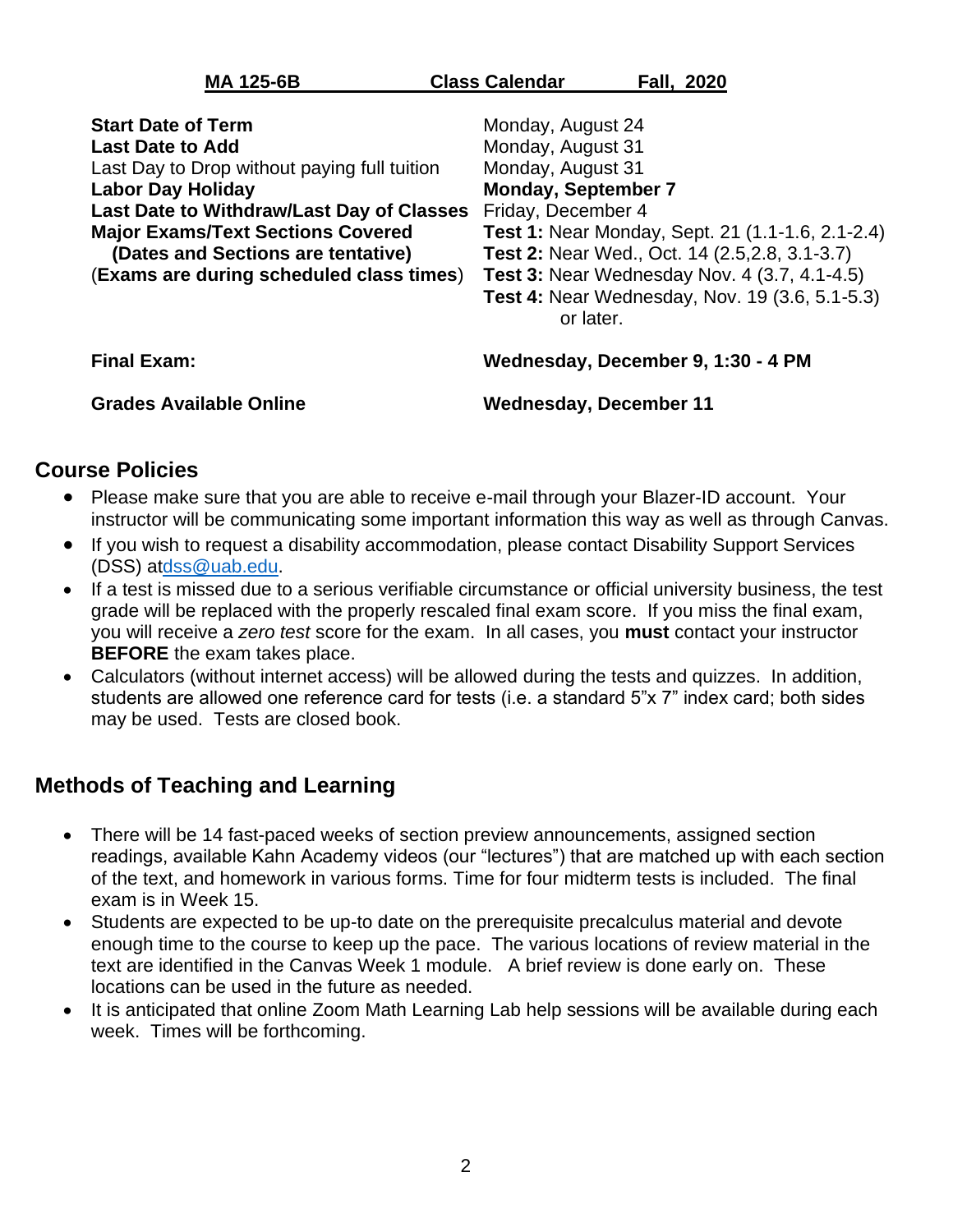# **Assessment Procedures**

Student Achievement will be assessed in the following ways:

- **1. Regular online homework**. This is through the Enhanced WebAssign System of Cengage Learning. Feedback is provided when wrong answers are given. Students are able to retake the assignments (with randomly changed parameters) to obtain correct answers. This homework contributes **5%** to the course average. Problems on tests are modeled after homework problems, quizzes, and written assignments. Staying on top of the on-line homework problems (as well as working daily practice problems) is therefore extremely important. *This is not enough homework to be successful in the course.* Supplemental homework problems in the text to work through will also be provided..
- **2. Quizzes and Written Homework Assignments**. These efforts are designed to keep students up-to-date and to allow students to gauge whether they are ready to work problems in a test situation. Quizzes and written homework assignments contribute 13**%** to the course average.
- **3.** Four **mid-term tests.** These will include short questions involving basic skills (Part I) as well as problems requiring in-depth understanding (Part II). **Each** midterm test contributes **1**3% to the course average.
- 4. A **150-minute comprehensive final examination** including Part I and Part II type problems. The final exam contributes 30% to the course average.
	- Your course performance is your course average (including the final exam score). This is a number between 0 and 100.
	- In addition, your grade may be raised by a *strong* performance on the final exam (normally at most one letter grade.
	- Your **final** grade is determined according to the following table:

| <b>Course Performance</b> | 88-100 |  | 75-87   62-74   50-61   Below 50 |
|---------------------------|--------|--|----------------------------------|
| <b>Final Grade</b>        |        |  |                                  |

# **NOTE. Calculus 1 is NOT eligible for the pass/fail option.**

# **TIPS**

- **Past exams** given in Calculus I are posted at : [www.uab.edu/cas/mathematics/calculus](http://www.uab.edu/cas/mathematics/calculus-testbank)[testbank.](http://www.uab.edu/cas/mathematics/calculus-testbank) A student should work through some of the problems found here before taking tests.
- Regular attention to quizzes and assignments, working steadily and regularly, and seeking help when needed, will all increase your chances to success in the course.
- **Help** is available through Zoom Sessions sponsored by the Math Learning Lab. (Schedule forthcoming.)

# **How to get Started on Enhanced WebAssign (the online homework)**

asic information on how to get started on WebAssign also appears below.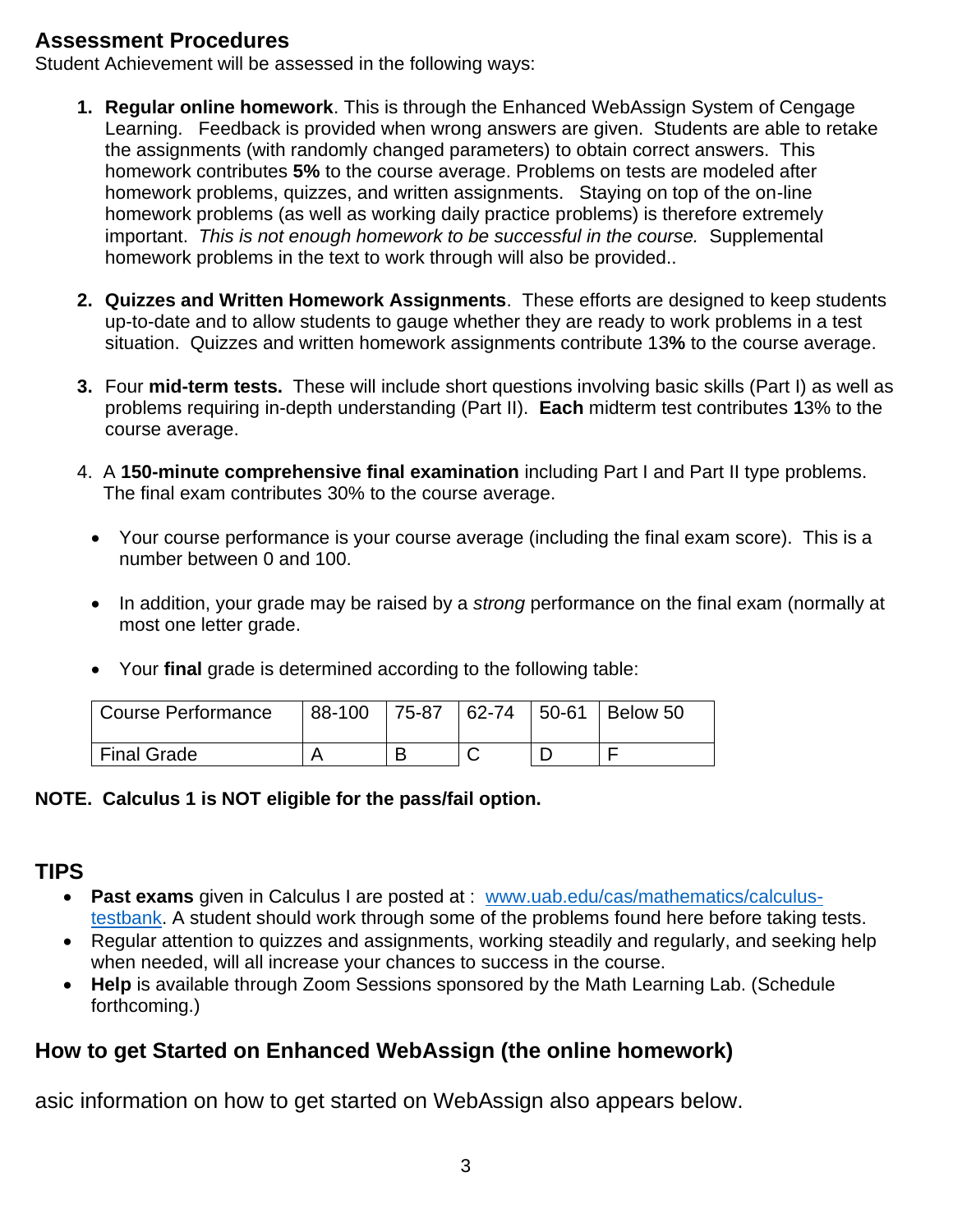- 1. Go to [www.webassign.net](http://www.webassign.net/) and click on *I have a Class Key* in the sign-in link.
- 2. Enter the following course key: **uab 8085 7222**
- 3. When prompted to purchase an access code, you may select…**"trial period."** You do not need to purchase an access code at this time. However, you must purchase an access code within two weeks for you to continue using the system beyond the two week trial period. The system will prompt you to enter your access code when the deadline approaches. Your book may have had an access code bundled with it. But, you can purchase an access code from the UAB Bookstore or online without buying the physical book and then use the e-book alone as your access to the text.
- 4. Should you run into technical problems, Enhanced WebAssign provides technical support online and/or by phone. https//support/student-support/. 1-800-955-8275, option 1.
- 5. Also, MLL tutors can sometimes be helpful if you think your answer is correct but that WebAssign is not taking it.

**Note.** One of the posted WebAssign assignments is an *ungraded* one. It is designed to teach you about entering answers in WebAssign and it is appropriately called **Entering Answers in WebAssign.** It will be open all term so that you can refer to it as needed.

# **Sections of the Text to be Covered**

- Chapter 1: 1.1-1.6
- Chapter 2: 2.1-2.5, 2.8
- Chapter 3: 3.1-3.7
- Chapter 4: 4.1-4.4, 4.5
- Chapter 5: 5.1-5.3

# **UAB Policies and Resources:**

#### **Add/Drop and Course Withdrawal**

- Drop/Add: Deadlines for adding, dropping, or withdrawing from a course and for paying tuition are published in the [Academic Calendar](https://www.uab.edu/students/academics/academic-calendar) available online. Review the [Institutional Refund Policy](https://www.uab.edu/students/one-stop/policies/institutional-refund-policy) for information on refunds for dropped courses.
- Withdrawal: To avoid academic penalty, a student must withdraw from a course by the withdrawal deadline shown in the academic calendar and receive a grade of W (withdrawn). Failure to attend class does not constitute a formal drop or withdrawal.

#### **UAB United: Safe Entry to Campus**

• Please go to the [UAB United website](https://www.uab.edu/uabunited/students) for guidance and resources related to our safe entry to campus in Fall 2020, including information on: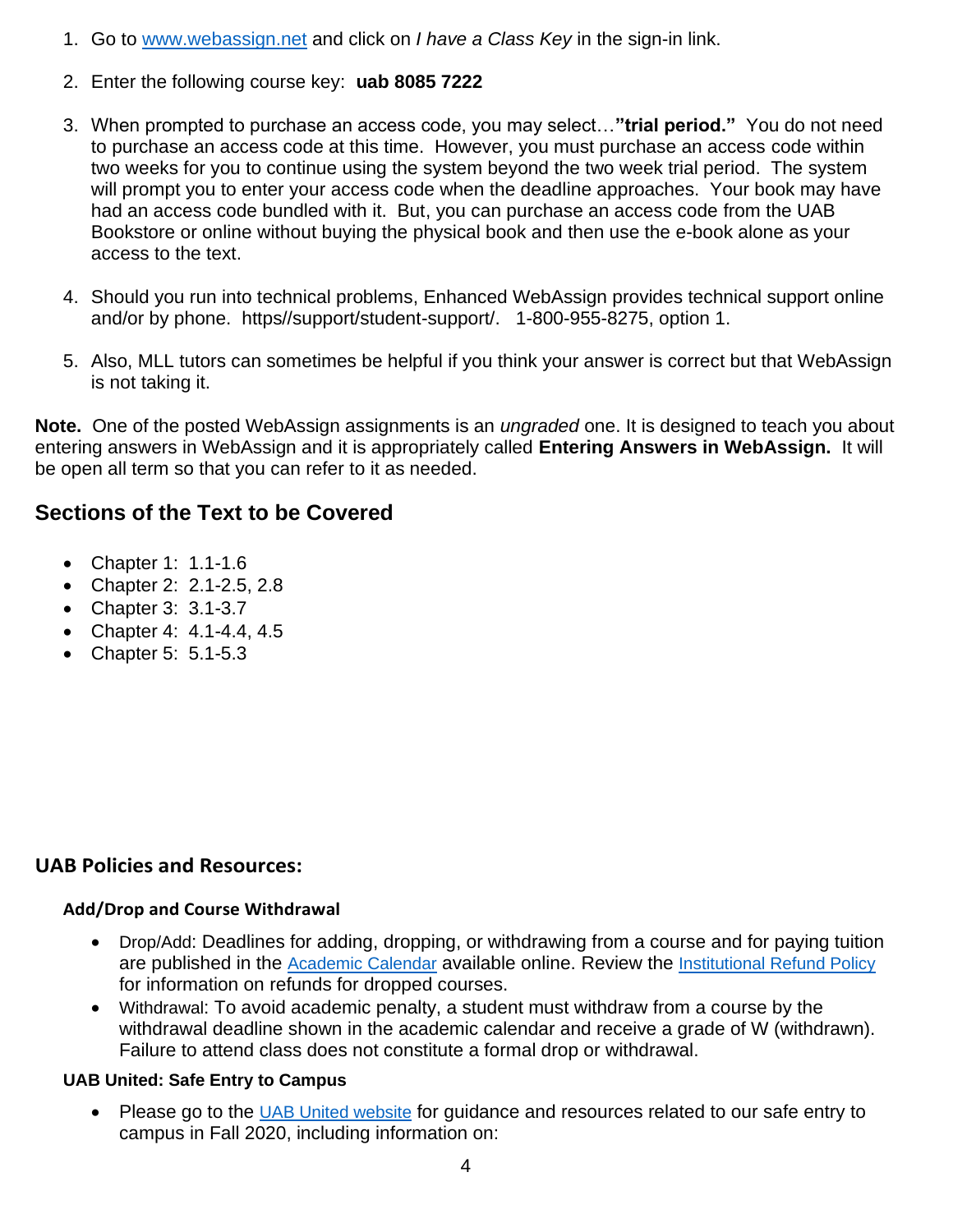- **[Testing](https://www.uab.edu/uabunited/students/testing)**
- [Academic resources](https://www.uab.edu/uabunited/students/academics) and in-depth information
- [Student Affairs resources](https://www.uab.edu/uabunited/students/student-affairs) to support all students (housing, dining, extracurricular activities, parking, etc.)
- [Health and safety resources and recommendations](https://www.uab.edu/uabunited/students/health-safety) for on and off-campus
- Information for [graduate students,](https://www.uab.edu/graduate/about/graduate-school-covid-19-updates) [School of Medicine students,](https://www.uab.edu/medicine/home/covid-19-updates) [Post-Docs](https://www.uab.edu/postdocs/covid-19) and International **[Students](https://www.uab.edu/global/about/programs-services/isss/faqs-concerning-recent-sevp-guidance-and-covid-19-planning)**

All students should use th[e Student COVID-19 Entry Checklist](https://www.uab.edu/uabunited/entry-checklists#student-checklist) to see what they have to do in order to enter the campus safely. **Non-compliance with the required items will result in students not being able to remain on campus or participate in any in-person classes, meetings, jobs, extracurricular activities, and events.**

## **Misconduct:**

The University of Alabama at Birmingham expects all members of its academic community to function according to the highest ethical and professional standards. Students, faculty, and the administration of the institution must be involved to ensure this quality of academic conduct. Review the Academic Honor Code and Non-Academic Student Code of Conduct linked below.

- [Academic Honor Code](http://www.uab.edu/students/one-stop/policies/academic-honor-code)
- [Non-Academic Student Code of Conduct](http://www.uab.edu/studentconduct)

#### **DSS Accessibility Statement:**

**Accessible Learning:** UAB is committed to providing an accessible learning experience for all students. If you are a student with a disability that qualifies under Americans with Disabilities Act (ADA) and Section 504 of the Rehabilitation Act, and you require accommodations, please contact Disability Support Services for information on accommodations, registration and procedures. Requests for reasonable accommodations involve an interactive process and consist of a collaborative effort among the student, DSS, faculty and staff. If you are registered with Disability Support Services, please contact DSS to discuss accommodations that may be necessary in this course. If you have a disability but have not contacted Disability Support Services, please call (205) **934-4205**, visit [their website,](http://www.uab.edu/dss) or their office located in Hill Student Center Suite 409.

**COVID-19 Adjustments for Students:** Attendance <will/will not> be a part of your grade in this course. [Where attendance is part of the grade: All absences for COVID-19-related illnesses will be excused.] Students concerned about their attendance as a result of COVID-19 should register with Disability Support Services.

UAB Disability Support Services (DSS) has established a process for UAB students to request temporary adjustments based on the impact of COVID-19. The process is similar to the traditional DSS registration procedures for accommodations based on disability. However, these requests will be referred to as "COVID-19 Related Temporary Adjustments". On the DSS website, there is a section (next to the traditional DSS application process) titled "Request COVID-19 Temporary Adjustments" where students can read the process and click to complete an application.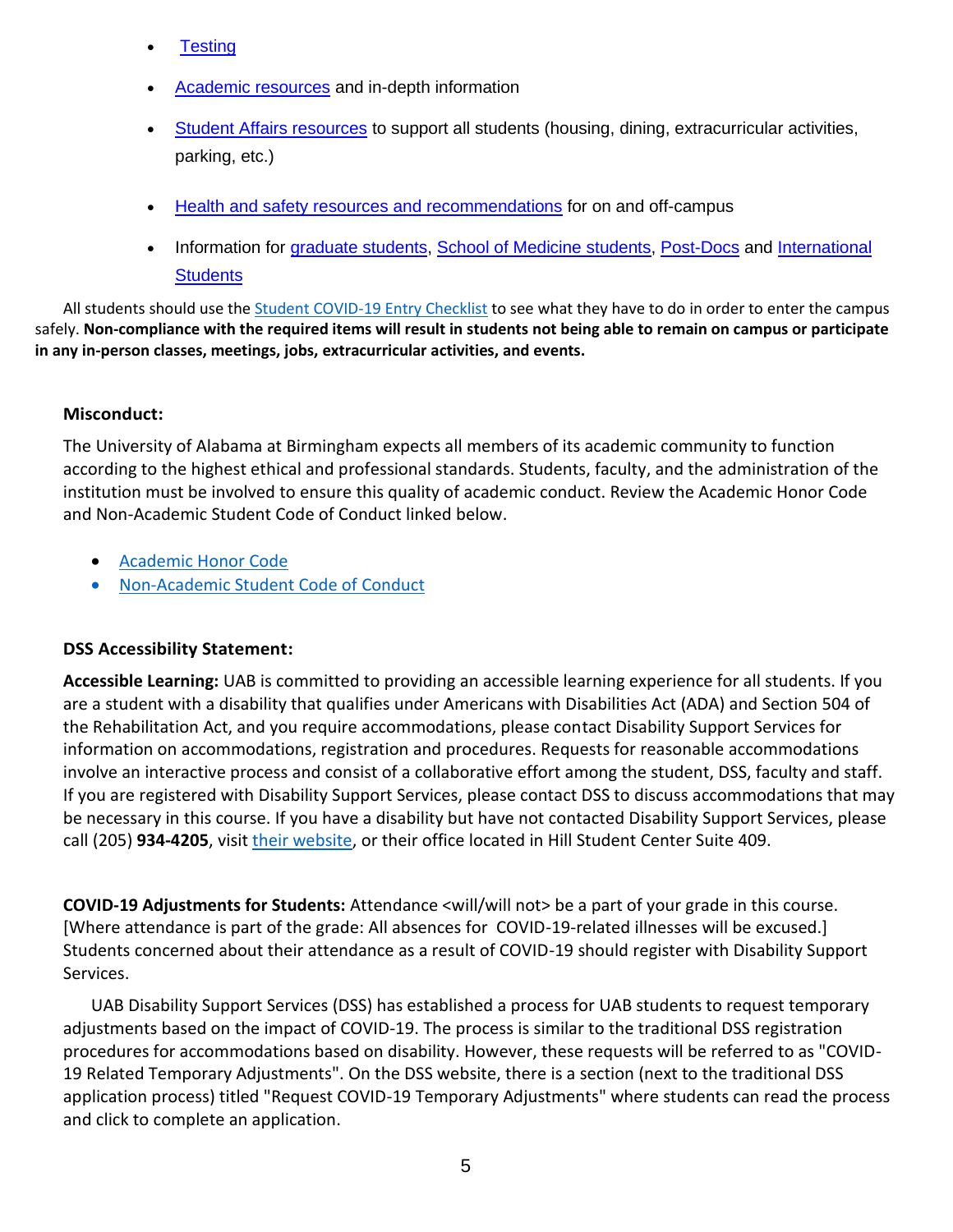On the application, the student must complete an attestation and identify which of the following category(s) applies to their situation. Students will be allowed to submit documentation to support their requests.

• I am 65 or older

• My medical provider has determined that I am an individual who is considered high risk according to Centers for Disease Control and Prevention

• I care for or reside with an individual who has been determined to be high risk according to Centers for Disease Control and Prevention

- I have tested positive for COVID-19
- I am requesting adjustments for another reason

Any questions regarding this process should be referred directly to dss@uab.edu. For qualifying students, DSS staff will create a Notification of Temporary Adjustment Letter (PDF format) which will be provided to students. Students will share this letter, as needed, with instructors to request adjustments.

#### **Title IX Statement:**

The University of Alabama at Birmingham is committed to providing an environment that is free from sexual misconduct, which includes gender-based assault, harassment, exploitation, dating and domestic violence, stalking, as well as discrimination based on sex, sexual orientation, gender identity, and gender expression. If you have experienced any of the aforementioned conduct we encourage you to report the incident. UAB provides several avenues for reporting. For more information about Title IX, policy, reporting, protections, resources and supports, please visi[t UAB Title IX webpage](http://www.uab.edu/titleix) for UAB's Title IX, UAB's Equal Opportunity, Anti-Harassment, Duty to Report, and Non-Retaliation policies.

#### **Mandatory Masks and Social Distancing Requirements:**

In accordance with CDC guidelines and for the health and wellbeing of all faculty, staff and students. Students, faculty and staff are required to wear cloth face coverings or face masks at all times and maintain social distancing (6 feet between individuals in traditional classrooms, or, in instructional laboratories and similar settings) while on the UAB campus. Instructors have the right to ask those who are not complying with these requirements to leave class in the interest of everyone's health and safety. In the event that a student refuses to comply with these requirements, the instructor has the right to cancel class.

Additionally, following other simple practices will promote good health in and out of the classroom, such as frequent and thorough hand washing, wiping down desks and seats with disinfectant wipes whenever possible, not sharing personal items such as pens and cell phones, and avoiding crowded areas and other enclosed spaces.

The UAB Blazer community views the adoption of these mandatory guidelines as a mark of good citizenship and respectful care of fellow classmates, faculty, and staff. Please visit the [UAB United website](https://www.uab.edu/uabunited/students) for further information.

Food may not be consumed during class times in classrooms, but bottled water is permissible.

# **GuideSafe Event Passport Class Requirement**

Faculty are required to verify all students who are present for in-person instruction have a current Event Passport.